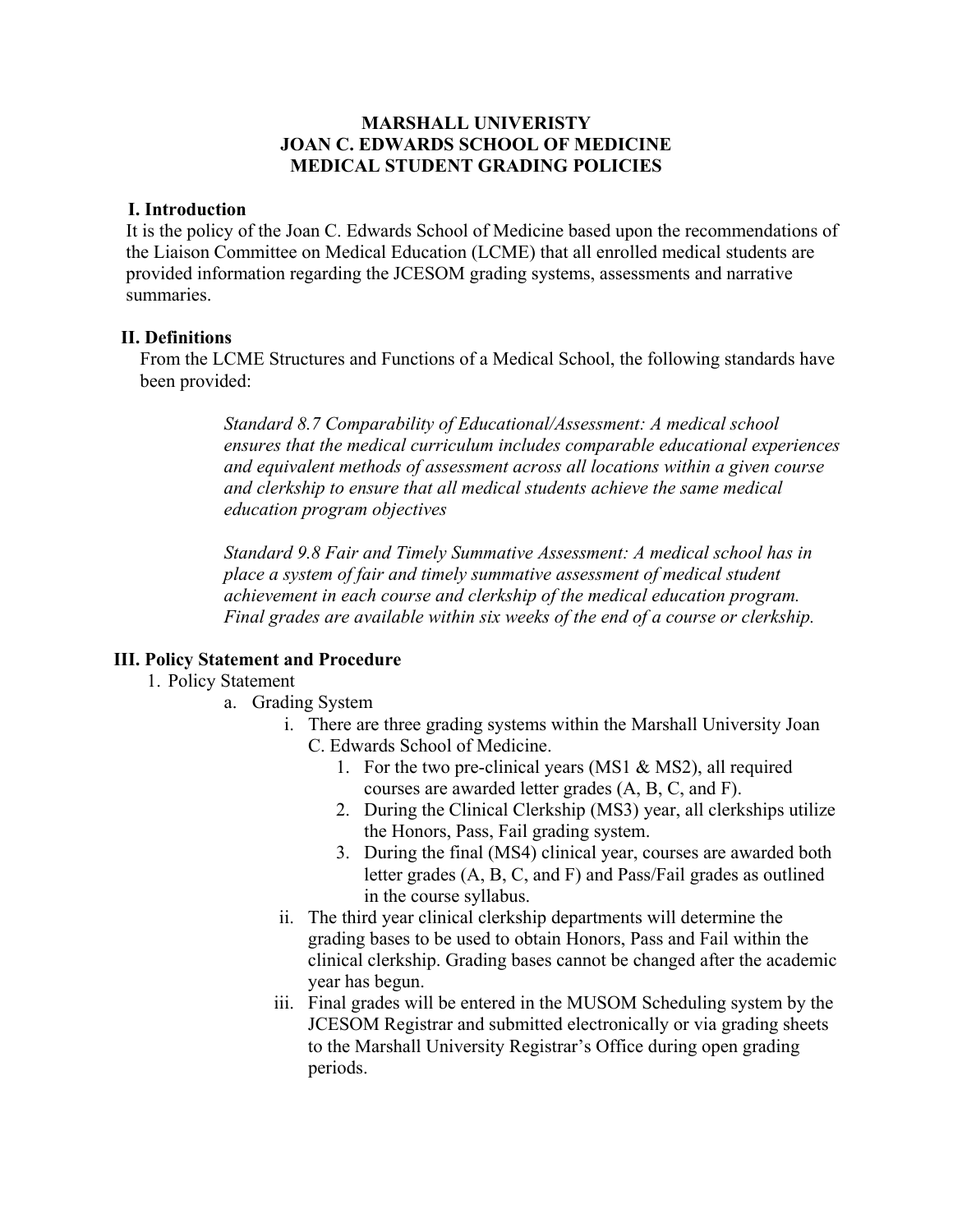- iv. Students cannot begin the next academic year without satisfactorily completing the previous academic year's coursework and requirements to advance to successfully. Failure to complete course work without fulfillment of these criteria will result in a grade of "Fail". The student will then be referred to the Academic & Professionalism Standards Committee for remediation, to repeat the course, or dismissal.
- b. Incomplete Grades
	- i. A grade of "I" (Incomplete) is given to indicate a student has not completed all course requirements.
	- ii. The incomplete grade is given at the discretion of the Clerkship or Course Director when due to extenuating circumstances preventing the student from completing the course requirements.
	- iii. Once the student has completed the requirements, the course director should notify the JCESOM Registrar to submit a change of grade form to the University Registrar's Office.
	- iv. Incomplete grades will revert to a grade of "F" if not completed within one year.
- c. Withdrawal from JCESOM
	- i. Students may choose to withdrawal from courses at any time with approval from the Office of Medical Education. A students request to withdrawal may not be granted solely because a student is failing a course(s); extenuating non-academic circumstances must also be documented to justify late withdrawal.
	- ii. To withdrawal from the Marshall University Joan C. Edwards School of Medicine, a student must first meet with the Vice Dean of Medical Education. If the Vice Dean is not available, the student should request a meeting with the Dean of the Medical School.
	- iii. If the withdrawal is approved, there will be a W (Withdrawal) entered upon a student's record when the student officially withdraws from a course or the school of medicine. The W will be entered on the transcript irrespective of the student's academic standing in that course.
- d. Submission of Grades
	- i. Submission of grades is monitored by the JCESOM Registrar.
	- ii. Course Directors are to report all student grades within six weeks of the end of a course or clerkship.
	- iii. The JCESOM Registrar will notify the course director and/or clerkship coordinator of any missing grades on a monthly basis.
- e. Submission of Grades for the MS1 & MS2 Year
	- i. Submission of grades for the MS1 and MS2 year occurs at the end of the Fall term (December) and the Spring (May) term.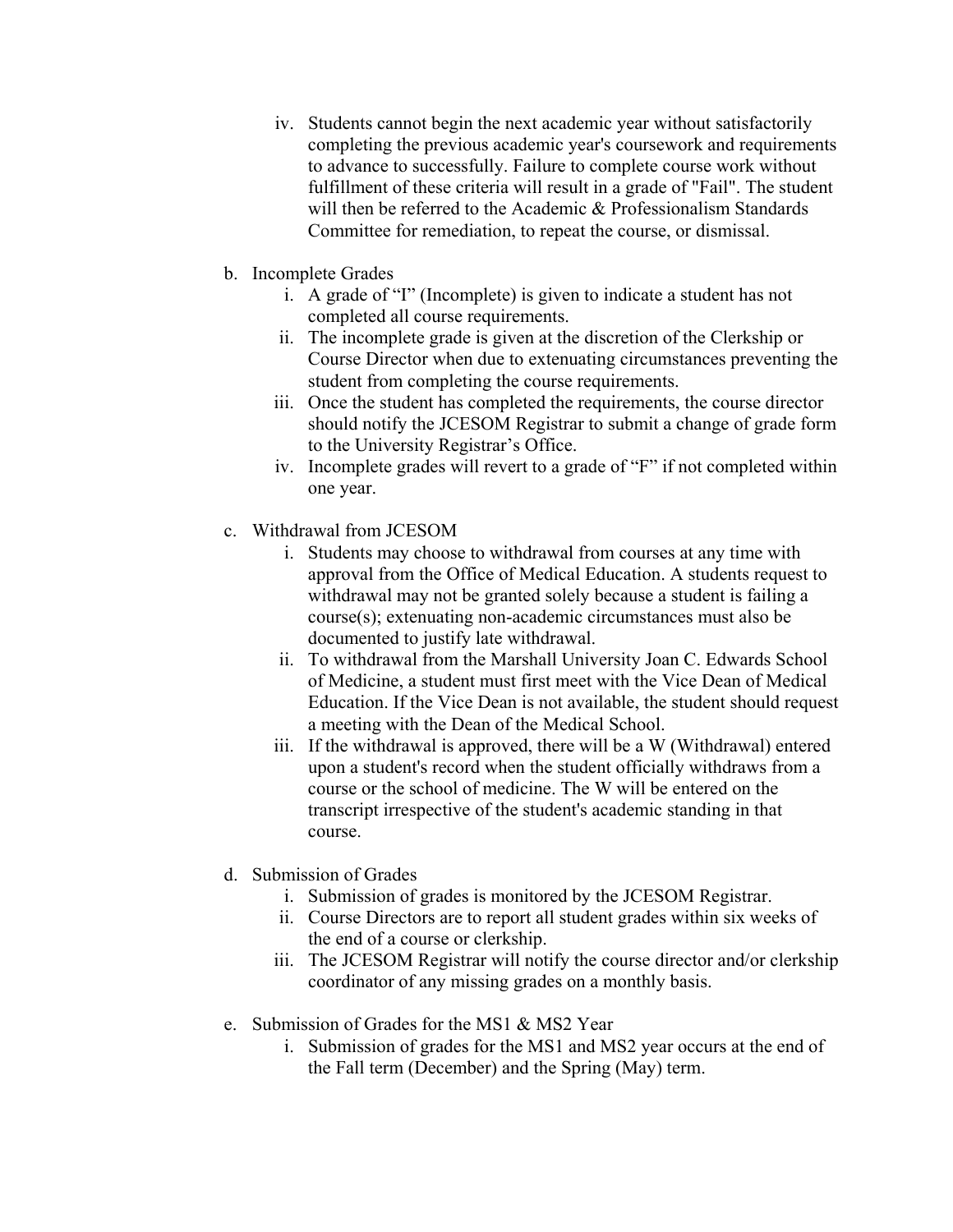- ii. Grades are to be submitted to the JCESOM Registrar and submitted via MyMu/MILO to the Marshall University Registrar's Office.
- iii. Any course which ends after the respective grade entry time, should not enter any grades. The JCESOM Registrar will request a grade sheet from the University Registrar's office for grades to be entered once the course is completed.
- iv. The exception to this rule is Clinical Skills. Students should be given a grade of in-progress (PR) as they are registered for this course in the fall and spring.
- v. Students who have outstanding or incomplete assignments, should be issued a grade of incomplete.
- vi. For all required MS1 & MS2 courses, the type of grading is letter grades.
- f. Submission of Grades for the MS 3 Year
	- i. Submission of grades for the MS3 year occurs at the end of the Fall (December) and Spring (May) terms.
	- ii. Grades are to be submitted to the JCESOM Registrar and submitted via MyMu/MILO to the Marshall University Registrar's Office.
	- iii. Any course which ends after the respective grade entry time, should not enter any grades. The JCESOM Registrar will request a grade sheet from the University Registrar's office for grades to be entered once the course is completed
	- iv. Students who have outstanding or incomplete assignments, or NBME Subject Exam Retakes, should be issued a grade of incomplete.
	- v. For all Clinical Clerkship the type of grading is Honors, Pass, Fail.
	- g. Submission of Grades for the MS 4 Year
		- i. Submission of grades for the MS4 year occurs at the end of the Fall (December) and Spring (May) terms.
		- ii. Grades are to be submitted to the JCESOM Registrar and submitted via MyMu/MILO to the Marshall University Registrar's Office.
		- iii. Any course which ends after the respective grade entry time, should not enter any grades. The JCESOM Registrar will request a grade sheet from the University Registrar's office for grades to be entered once the course is completed
		- iv. Students who have outstanding or incomplete assignments, should be issued a grade of incomplete**.**
		- v. The MS4 year type of grading is both Letter Grades and Pass/Fail. These grading systems are set in place at the department level with support from the Office of Medical Education.
	- h. Narrative Policy (MS3)
		- i. Submission of narratives with final grades is required of all MS3 Clinical Clerkships.